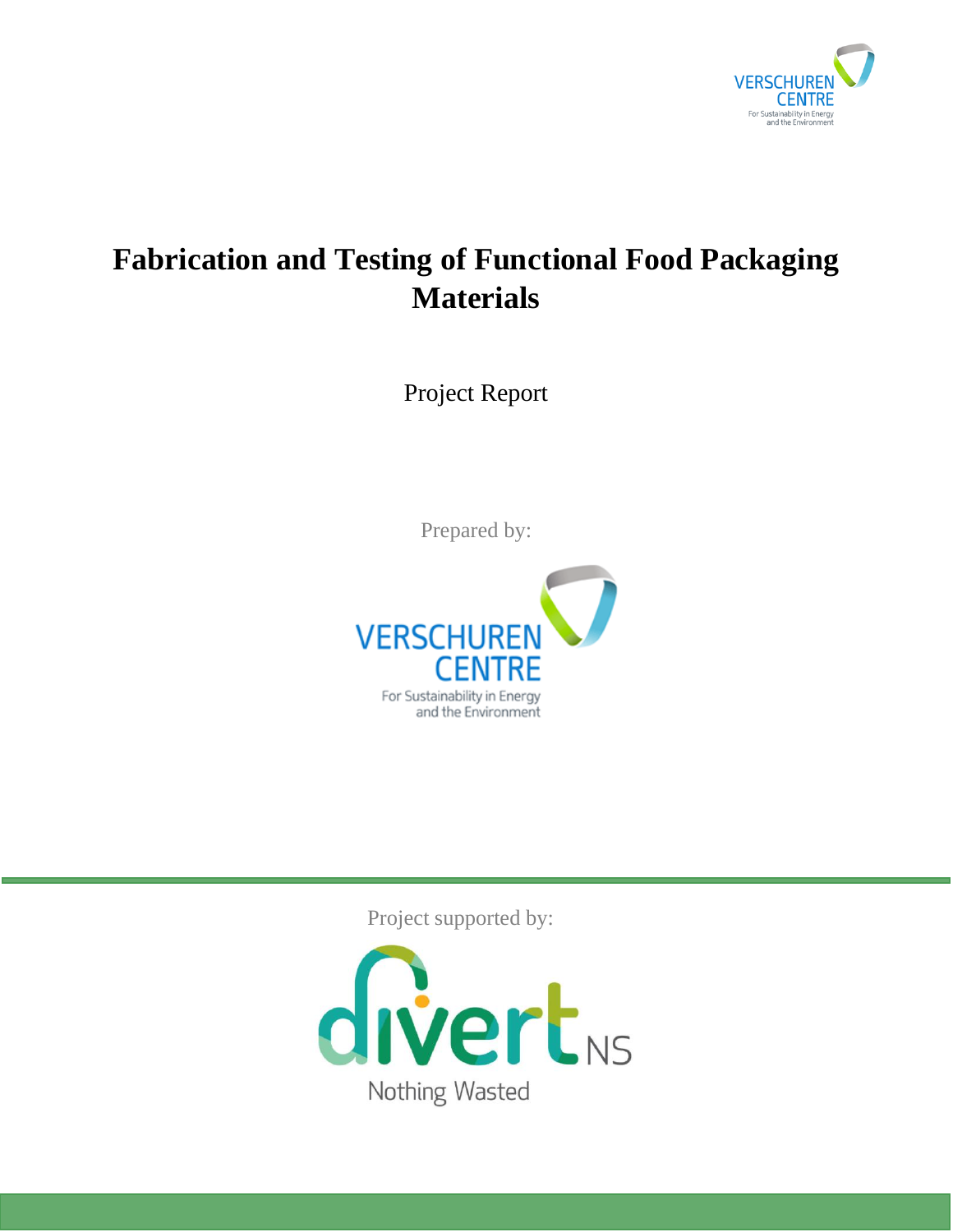

## **Introduction**

One-third of the household wastes consist of food packaging materials. About 80% of which are single-use plastics, while only <11% of it gets recycled in Canada. Most of them end up in landfills and water bodies, polluting the ecosystem. Moreover, consumer awareness has created demand for sustainable and innovative food packaging solutions. Antimicrobial packaging (AP) is an innovative concept that can be defined as a mode of packaging in which the package can kill or inhibit the growth of microorganisms and thus extend the shelf life of perishable products and enhance the safety of the packaged products. There is myriad of studies on AP packaging; however, to date they have not been commercially viable due to multiple factors. Many of the antimicrobial agents used in AP packaging films are highly sensitive to high temperature and pressure during film production, which invariably results in significant structural and functional changes resulting in loss of the activity. For example, LLDPE film was co-extruded with grapefruit seed extract (GSE) at an extrusion temperature profile of 160-190 ℃. The study reported that following extrusion, the GSE degraded and no antimicrobial activity was observed. Ramos, Jiménez, Peltzer, & Garrigós (2012) reported that only 25–44% weight of thymol and carvacrol were retained in PP film when subjected to temperature 190 °C for 18 min of hot press process. Panuwat Suppakul, Miltz, Sonneveld, & Bigger (2002) reported even higher loss of AM agent at about 96.7% weight after blown film extrusion process.

The Food and Agriculture Organization report shows that about one-third of all the food produced for human consumption is wasted at multiple stages in the supply chain. Although, Canada has a more highly advanced approach and technology for food waste redirection and treatment, it is still a major burden for the Canadian economy and it is estimated that wasted food costs the average Canadian household \$1,100 per year. Furthermore, food waste prevention should be the first step in the waste management hierarchy, which has been challenging to achieve in developed and industrial nations. Microbial food spoilage contributes significantly to food waste generation, particularly in nutrient rich and perishable foods such as dairy and meat. The Verschuren Centre has embarked on a program with COPOL International Ltd. (COPOL) to develop packaging films that could potentially improve food safety and reduce food/packaging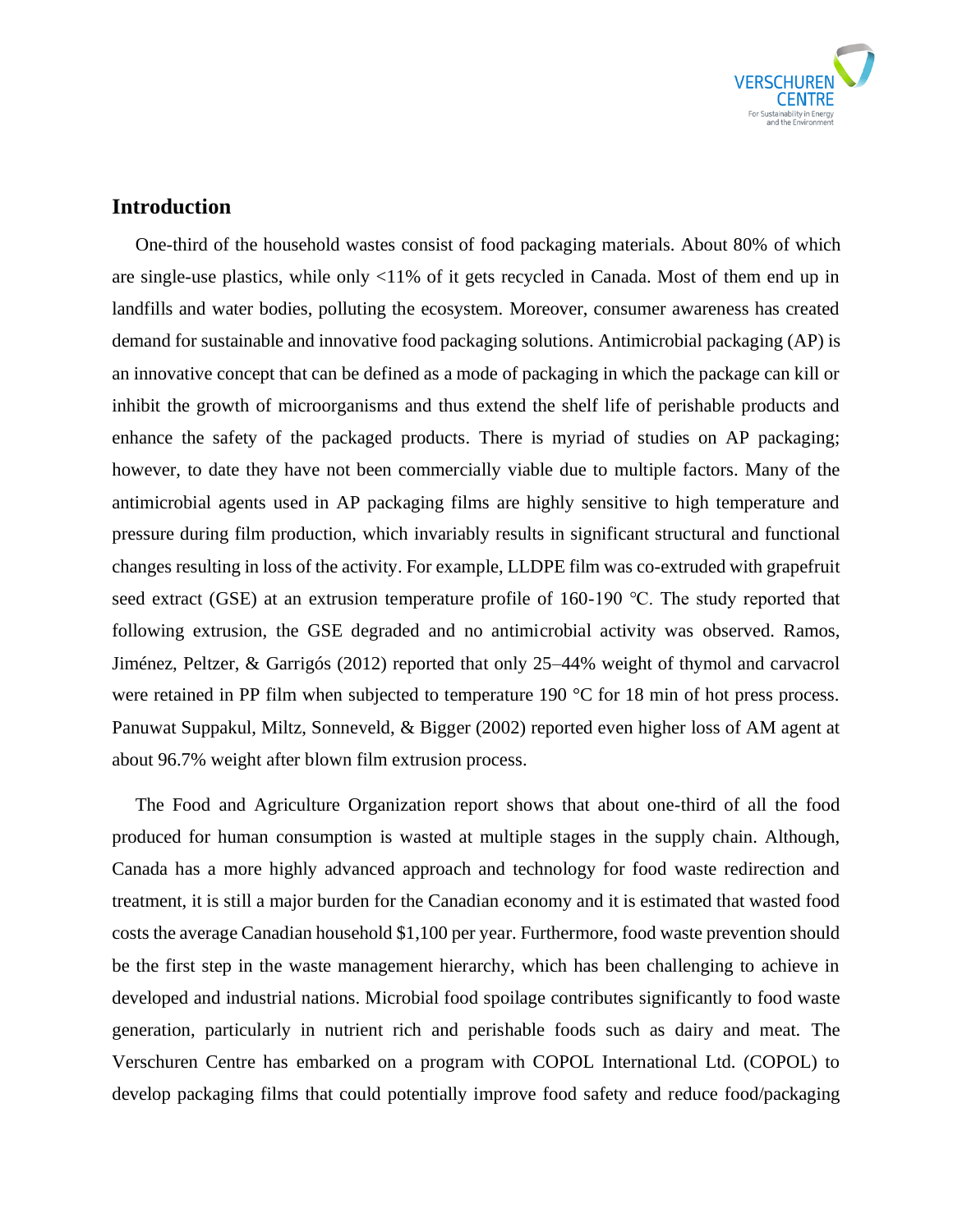

waste. COPOL manufactures Polypropylene (PP) films (mono- to multi-layers), for all applications including food packaging. COPOL is committed to continually investing in new technologies relevant to current market demands, while coping with evolving challenge to be environmentally responsible. The present project encompasses development of antimicrobial packaging with PP and chitin derivative(s), which is a thermally stable natural antimicrobial compound obtained from shellfish processing waste. Atlantic Canada occupies a major portion of shellfish landing, processing and export, resulting in large volumes of processing waste generation. Utilizing the shellfish processing waste further contributes to waste reduction, as this often ends up in landfill. It is anticipated that the PP-chitin packaging will be stable under the demanding plastic processing condition and retain its antimicrobial activity to inhibit the growth of microorganisms in food product and extend the shelf life of packaged food. AP packaging is in alignment with the "Food waste reduction" campaign (as mentioned in the website) by Divert NS, as the waste audit clearly points out that food makes up 11.5% of total materials going into Nova Scotia's landfills. The shelf life extension (of the packaged food) will also cut down the disposal of single-use plastic materials and extend their shelf life. As a result, there will be a significant reduction in the organics (from food waste) and plastics going into the landfill.

*Proposed Solution*- It was the goal of this project to create biopolymer infused polypropylene films that would provide equivalent or greater mechanical and barrier properties to existing polypropylene food films, but with enhanced antimicrobial properties, in order to extend shelf life and thereby reduce food wastage.

## **Experiments and Tests Performed**

An extrudable biopolymer formulation (BPF) was identified and successfully developed by the VC in the early part of this project and used at varying weight percent incorporation in the polypropylene films to prepare BPF-PP films, in order to examine its impact on film structure and function. The goal being to add biopolymer within the film to retain or enhance film properties as it relates to use in food packaging. The prepared films were tested for mechanical and physicochemical properties as described below: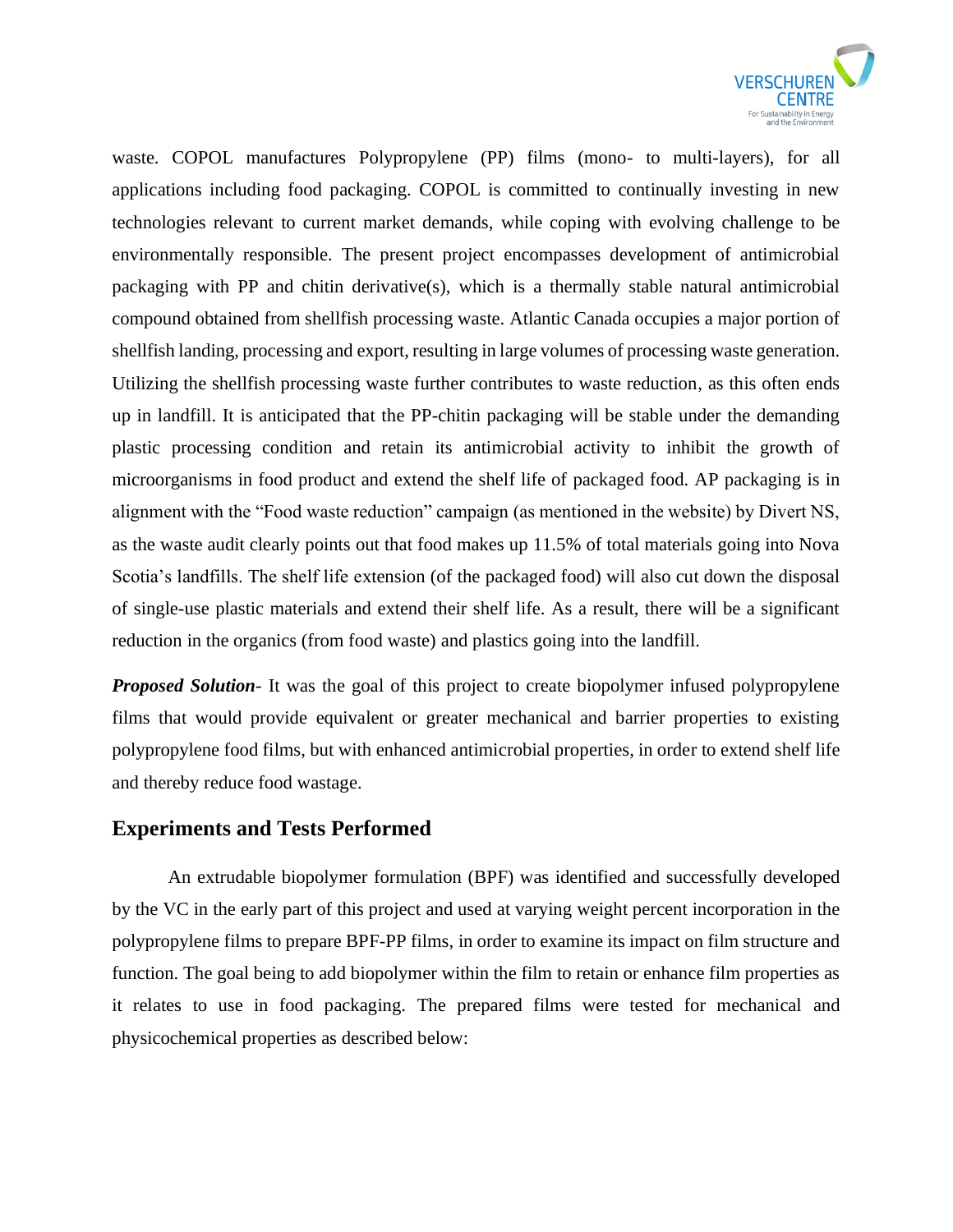

**Wettability:** The contact angle measurement was used to determine the wettability (hydrophobicity or hydrophilicity) of the films. This was measured using Drop Shape Analyzer (KRÜSS) by pendant drop method, where the contact angle between a drop of select liquid and the test surface is measured by the instrument software. In this study, contact angle at different points of the film surface was taken to determine the uniformity of the film as well.

**Barrier Property:** The gas barrier property or permeation test of the films was determined using the GAS-Transmission-Tester (Brugger), employing the pressure differential method. The test gas used in the present study was air. The films were cut to required size and adapters were used to fit the sample chamber.

**Mechanical Properties:** The BPF-PP films' mechanical properties including, tensile strength, elastic modulus and elongation at break, were tested using Universal Testing Machine (Shimadzu). Tensile strength is the measure of stress required to break the test material by stretching. Elongation at break, also known as facture strain, is the percentage increase in length before breaking. This indicates the capability of the test material to resist change in shape without crack formation/breaking. The elastic modulus is a measure of resistance of the test material/sample to elastic deformation.

**Scanning Electron Microscopy:** Visualization of the test films were carried out using SEM for observation of surface morphology and microstructure. The films were cut into discs of diameter ranging between 6 mm  $-1$  cm and used in the visualization under SEM at varying magnification ranging from 1 mm – to 2  $\mu$ m. SEM images were taken at different locations of the same films.

**Antimicrobial Test:** The in-vitro antimicrobial efficacy of the packaging films prepared were tested against *Escherichia coli* using disc diffusion assay. The *E.coli* was sub-cultured on TSA plates for 24 hours at 37°C. The MHA plates were inoculated with *E.coli* at 0.5 McFarland standard number by streaking. The films were cut into discs of 1 cm diameter and placed on the inoculated MHA plates. The inoculated and treated plates were incubated at 37°C for 24 hours and the analyzed. Ampicilin discs of 10 µg were used as a positive control.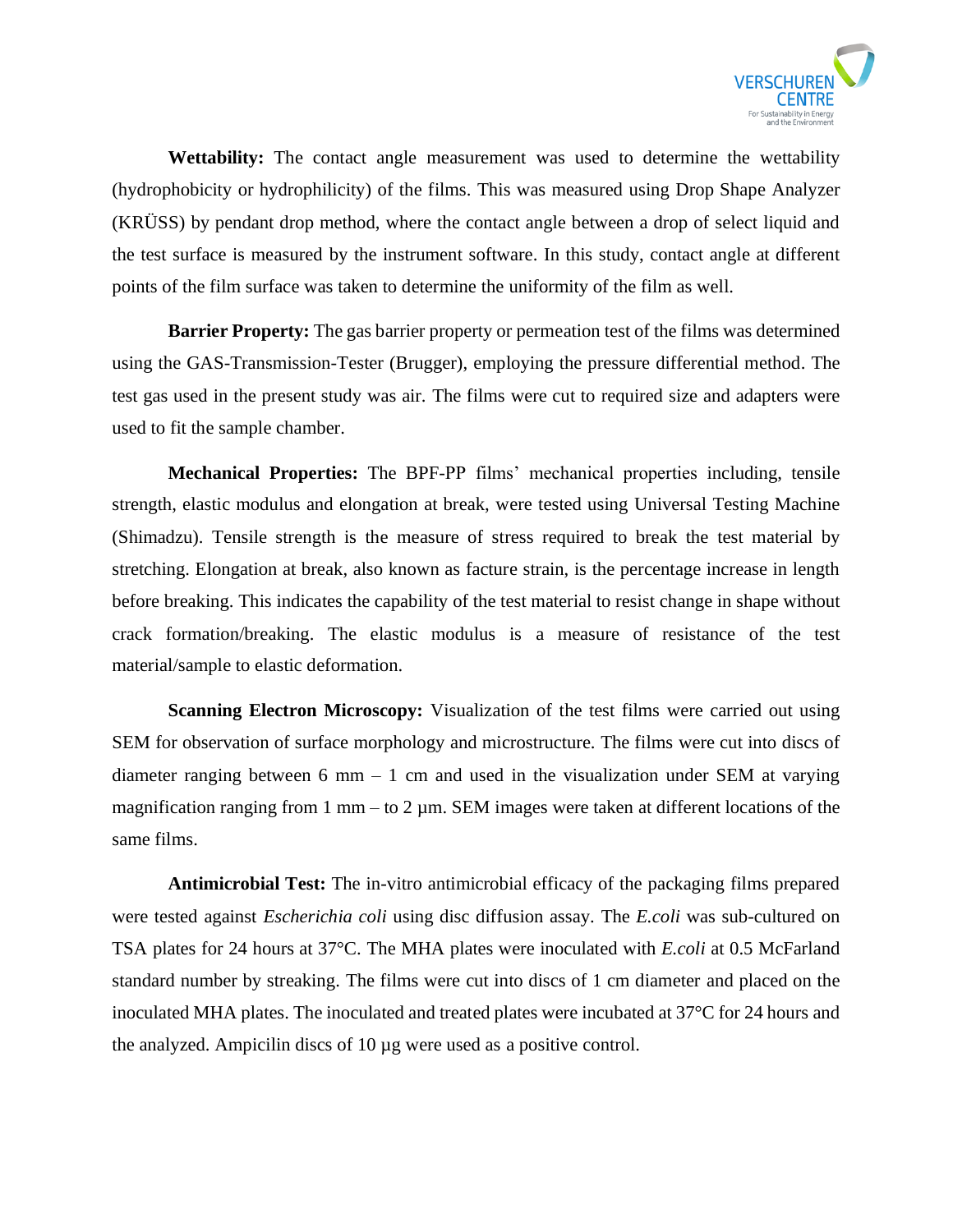

**Film Packaging Test:** Sample films produced with a range of inclusion of the BPF were sent to partners at NAIT (Northern Alberta Institute of technology) cheese lab for testing on cheese shelf life and packaging properties. Samples of two types of cheese were wrapped in specimen films and shelf life (up to 28days) determined at specific temperature and humidity by dissolution/homogentizing of cheese sample and plating to determine resultant microbial growth in samples. Additionally, samples were placed on film over inoculated media with E. Coli and Listeria in order to determine the bacteriostatic effect of the film on survival and growth of these gram negative and positive strains. To gain a comparative change in CFU for each film the net growth rates for each strain and time period were calculated.

### **Results**

**Wettability:** The drop shape analysis was performed at different locations of the film. The contact angle measurement indicated that increasing incorporation of BPF does not significantly decrease the contact angle (indicating higher wettability). It was observed that doubling the incorporation of BPF (by weight percentage), decreased the average contact angle only by less than 0.5°. This is beneficial, as incremental incorporation of BPF will result in proportionate reduction in the quantity of synthetic polymers. However, the film thickness negatively affected the wettability of the films; i.e., thinner films  $(\sim 40 \,\mu m)$  had lower contact angle indicating higher wettability compared to thicker films (~90 μm). Furthermore, films of ~40 μm thickness, lowest thickness among the films produced, resulted in non-uniform films, i.e., the thickness varied across the film surface. This could be attributed to the film thickness approaching the average particle size of the biopolymers used for incorporation. This resulted in melt voids in localized regions of the film caused by the biopolymer particles larger than the film thickness. Furthermore, thickness of the film also determines the exposure of the BPF on the surface, resulting in the negative relationship between the thickness and the wettability, as biopolymers are relatively more hygroscopic than PP. Generally, contact angles  $>90^{\circ}$  is considered favourable as it indicates reduced interaction/less attraction with the test liquid. In this study, the BPF-PP films had contact angles in the range of 78 - 87°, and the contact angle increased as the film thickness increased, showing a directly proportional trend. This data is significant in contributing to ensuring films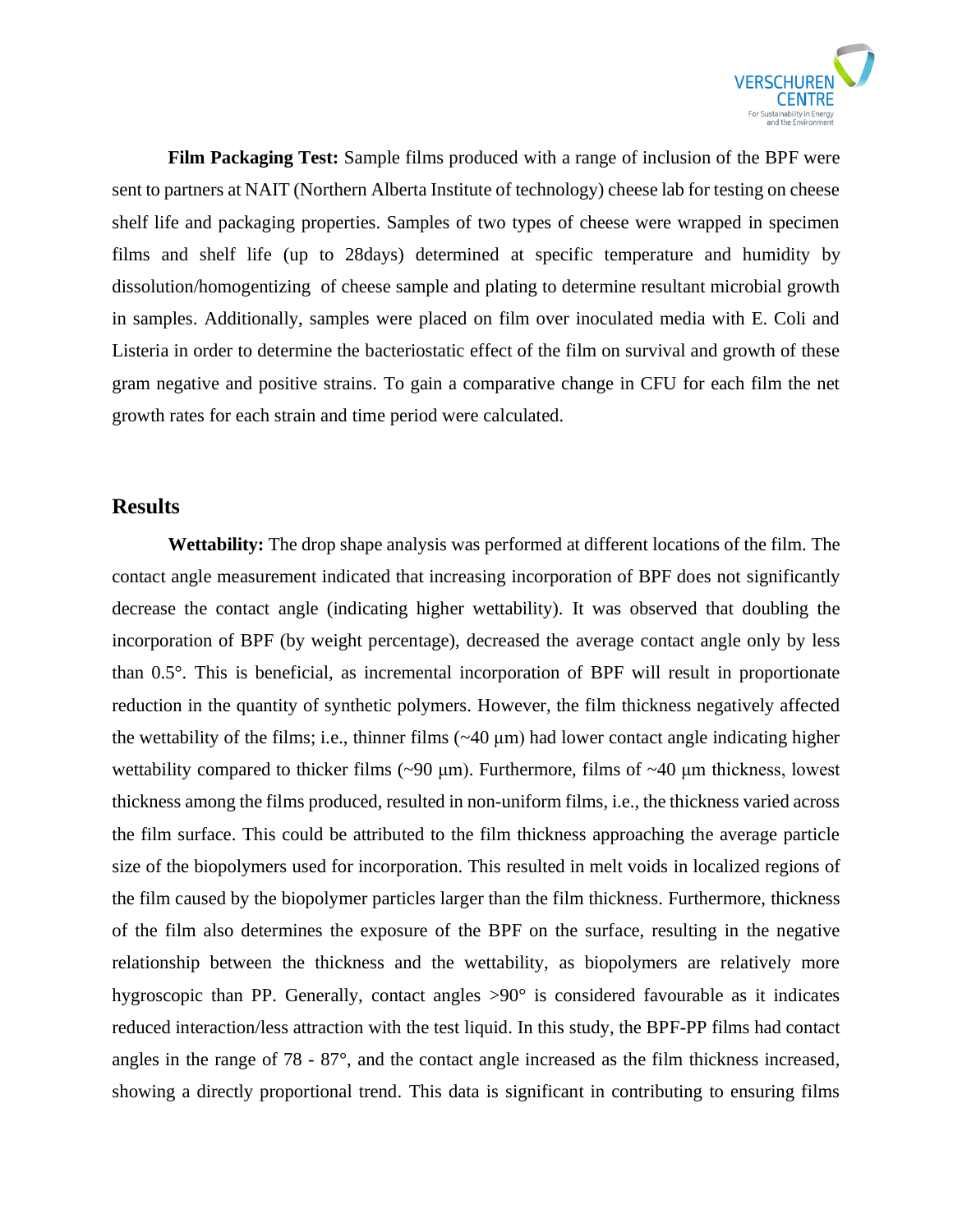

retain the appropriate moisture barrier properties with incorporation of biopolymer, particularly if the films produced comprise barrier layers, replacing non-recyclable components of plastics.

**Barrier Property:** Gas barrier property of the films prepared were tested at three different film thicknesses,  $\sim$ 40,  $\sim$ 60 and  $\sim$ 90 µm. The BPF-PP films had higher gas transmission rate and consequently higher permeability for air, compared to the control PP films (without BPF additive). This is contrary to the expectation and the literature reports, as biopolymers are known to reduce the gas permeability, thereby improving the barrier properties. While the results suggest otherwise, this could be primarily due to the melt voids causing localized regions of reduced thickness allowing for higher permeability, thereby skewing the overall performance. Although the average particle size of the biopolymers used in the film preparation were  $\sim 30$  µm, few particles that are larger than or closer to the film thickness of 40 µm result in the lesions and voids. This was substantiated by the improvement in the barrier properties with increase in film thickness. Furthermore, the increase in weight percent incorporation of the BPF reduced the gas permeability compared to lower weight percent inclusion, but higher than the control PP films. The above showed promise that the BPF can improve the gas barrier properties, provided the film can be formed without melt voids and lesions, which can be achieved with smaller biopolymer particle size.

**Mechanical Properties:** The BPF-PP films' mechanical properties determined were the tensile strength, percent elongation at break and elastic modulus. The tensile strength of the control PP film was determined to be 27.6 MPa, comparable to the literature value. Inclusion of BPF into the films at lower weight percent did not reduce the tensile strength significantly (25.3 MPa). However, tripling the weight percent inclusion of BPF reduced the tensile strength. Although higher inclusion of BPF only reduced the tensile strength by <10 MPa, the elongation at break was drastically reduced at higher percent inclusion of BPF, suggesting these films can break relatively easier with less strain than films with lower BPF inclusion. This result indicates that inclusion of BPF at lower weight percent is possible without negatively impacting the mechanical properties, but inclusion beyond specific weight percent will result in significant reduction in specific mechanical properties, though this may also relate to film imperfections at the higher particle size used. Yet another challenge was the variation observed in the film with higher thickness, i.e., the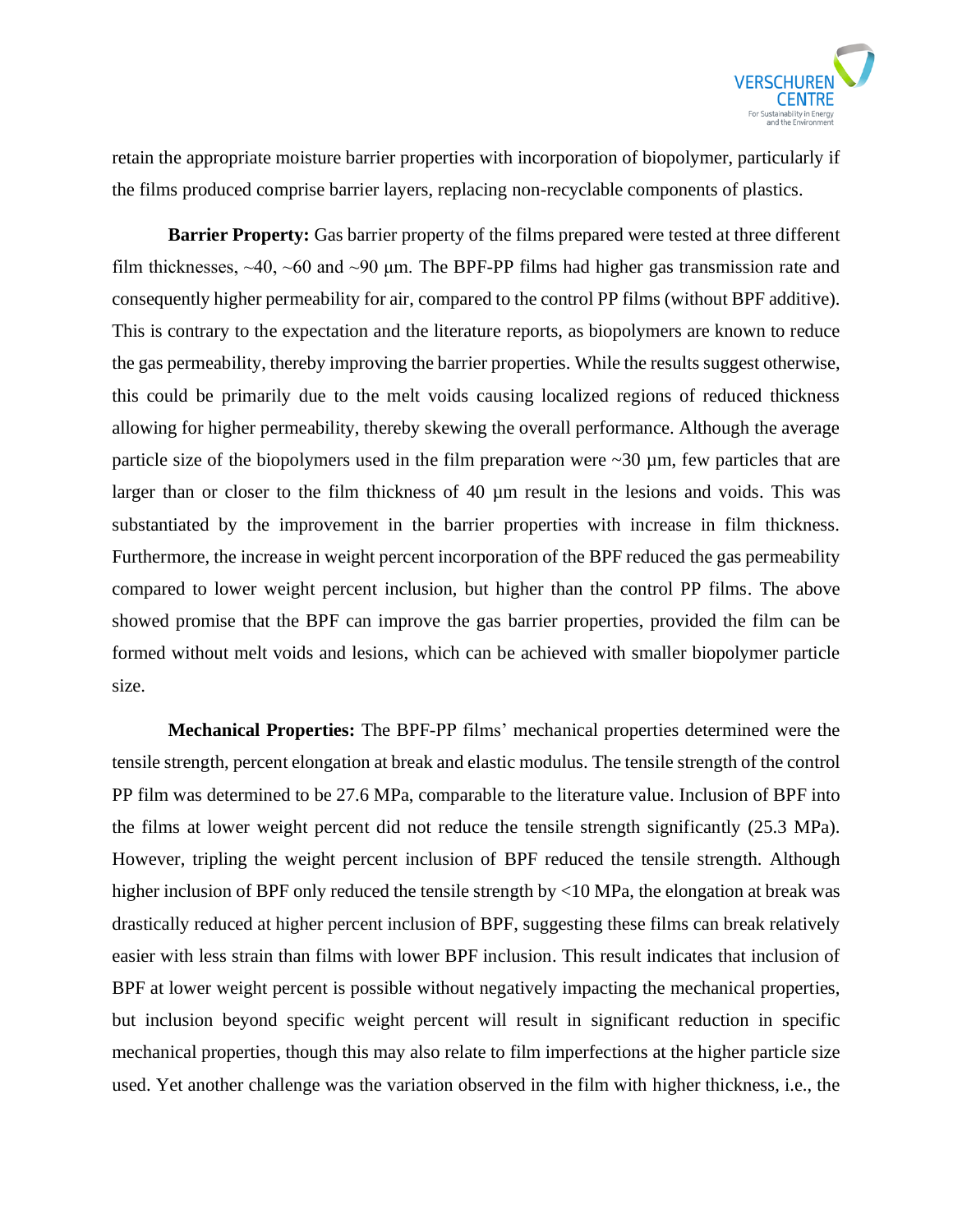

standard deviation for films of thickness  $>60 \mu$ m, particularly for elongation at break values were significantly higher.

The elastic modulus of the control PP films and the BPF-PP films at different weight percent BPF inclusion were similar, indicating that the elasticity of the films are not impacted by the BPF incorporation.

**SEM:** The films were visualized under scanning electron microscope (SEM) to observe the surface morphology, distribution of the BPF in the films and the microstructure. Generally, SEM images showed that the BPF was evenly distributed throughout the film indicating that there was no phase separation and successful integration of BPF in PP films, as seen in Figure 1A and B. However, some melt voids and lesions were observed on certain regions of the BPF-PP films. The lesion can be observed in the Figure 1C in specific region of the BPF-PP film. This further resulted in non-uniform film thickness, which can also be seen in the Figure 1C. The lesions visualized through SEM, substantiates the results obtained from the mechanical and other properties test.



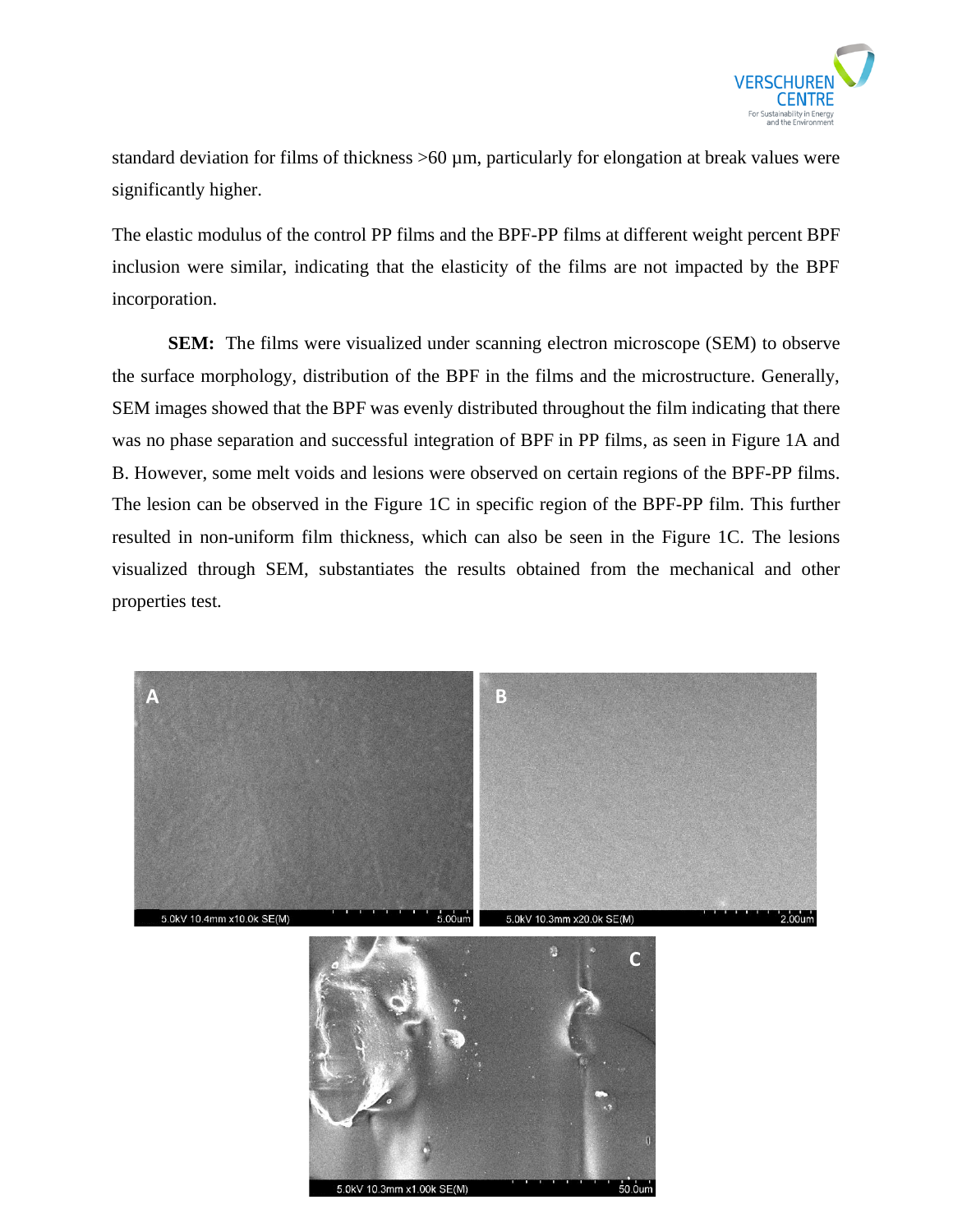

**Figure 1:** *SEM images of (A) Control PP films (B) BPF:PP films at lowest weight percent inclusion and (C) lesions observed in BPF:PP films at lowest weight percent inclusion*

#### **Antimicrobial Test**

The preliminary in-vitro antimicrobial test was performed against *E.coli* to determine the efficacy of the BPF:PP films showed promise for on-contact prevention of microbial growth, however this is still not possibly to the degree we hope to achieve once higher inclusion thin film can be produced, as both the control PP films and BPF-PP films had on-contact reduction of microbial growth. This test was slightly challenging due to the mild coloration added by the inclusion of high levels of BPF compared to the control PP film, which are clearer. Quantitative analysis is essential to conclusively determine the antimicrobial property of BPF inclusion.

Data from NAIT cheese lab.

Growth rates for the two microbial strains on the cheese surface followed a similar and diminishing curve over the 28 day storage trial. The net growth rate evaluations for *E. coli* over 14 and 28 days show that the DPF5 and DPF10 packaging materials supported a negative growth rate over the first 14 days whereas the PF packaging material was similar to the control packaging. Findings on microbial growth with the various films suggest that the packaging materials with bioactive compounds present may be bacteriostatic as they may inhibit the growth or reproduction of bacteria (Figure 2 below, NAIT). Though the films reduced microbial growth rates, (Figure 3) they did not have a bactericidal effect on the E. coli and L. monocytogenes strains evaluated. In terms of their effectiveness against gram negative bacteria (i.e., E. coli) all three types of packaging materials (DPF5, DPF10 and PF) showed similar effectiveness. For gram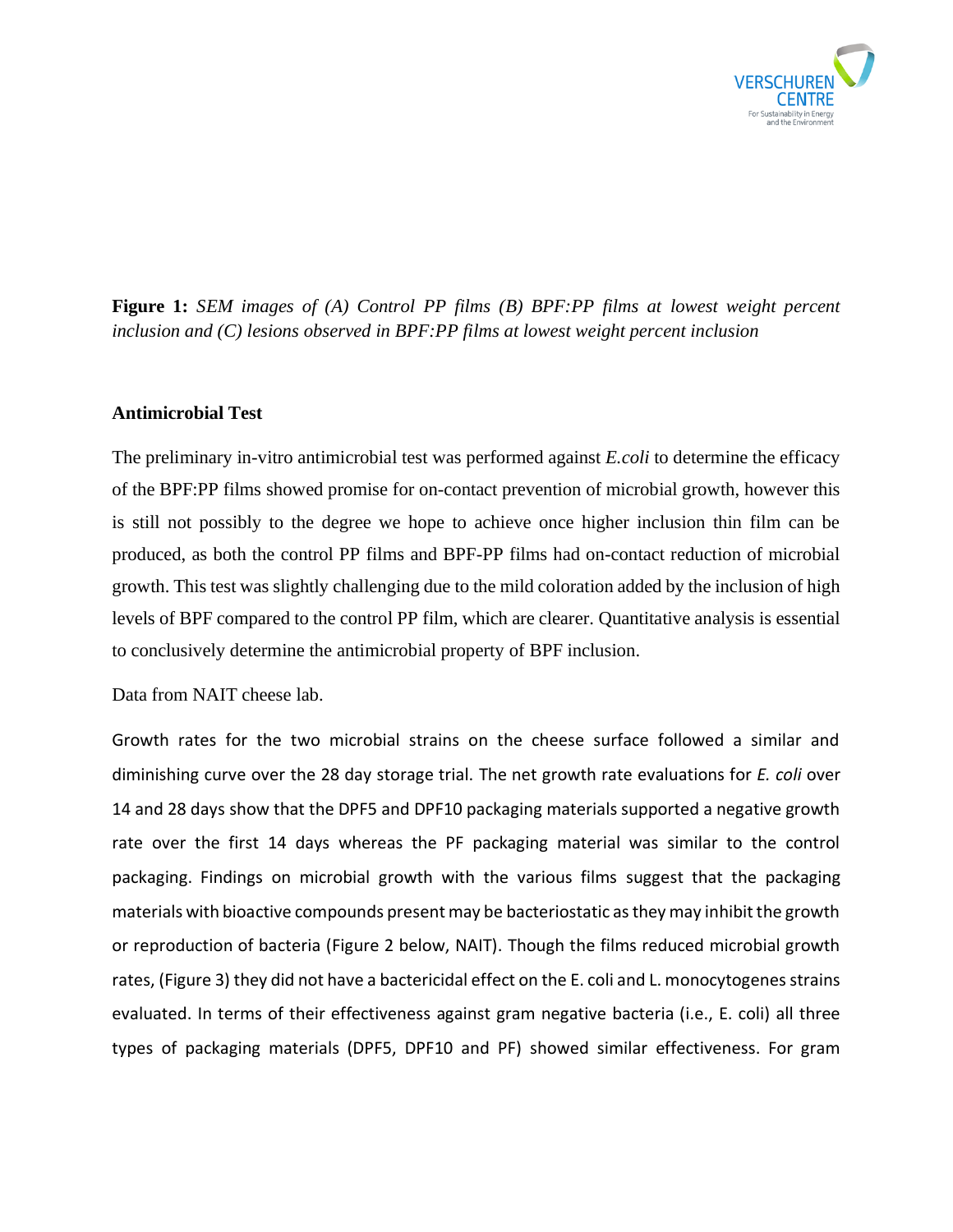

positive bacteria (i.e., L. monocytogenes) the findings suggest that the PF type of packaging may be more effective.

*Figure 2. Net growth rate reduction in packaged cheese with biopolymer addition in films.*



Graphs 4: Growth rate of L. manocytogenes on cheese samples with different bioactive packaging materials.



ngós - soó Sovel nav.<br>Edmonton, Alberia, Canada, 155 201.<br>**www.nait.ca**  $\label{eq:convergence} \begin{minipage}{0.9\linewidth} \textbf{A LIRG} \textbf{P} \textbf{G} \textbf{D} \textbf{A} \textbf{Y} \textbf{Y} \textbf{B} \textbf{D} \textbf{B} \textbf{B} \textbf{C} \textbf{D} \textbf{C} \textbf{W} \textbf{D} \textbf{A} \textbf{B} \textbf{B} \textbf{B} \textbf{D} \textbf{D} \textbf{A} \textbf{C} \textbf{D} \textbf{A} \textbf{B} \textbf{B} \textbf{B} \textbf{D} \textbf{A} \textbf{D} \textbf{$ 

10 | P a g e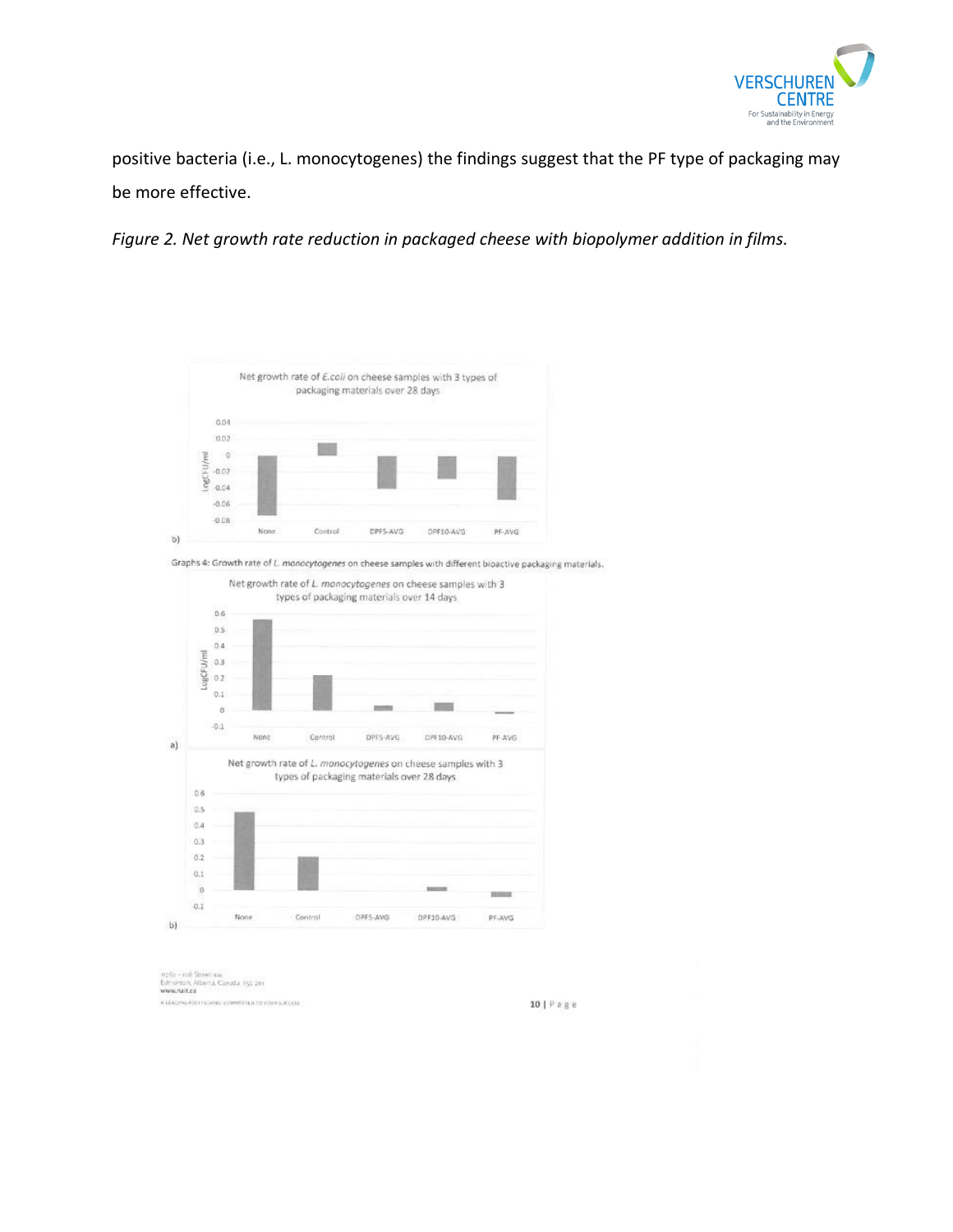

*Figure 3. Reduction in microbial content of cheese stored at 4C in films with differing degree of biopolymer inclusion.*



11763 - 106 Scrett vw.<br>Edmonton, Alberta, Canada 156 291<br>Www.mail.ca A LEASING POLYTECHNIC COMMITTED TO VOUR SUCCESS.

 $6 | P a g e$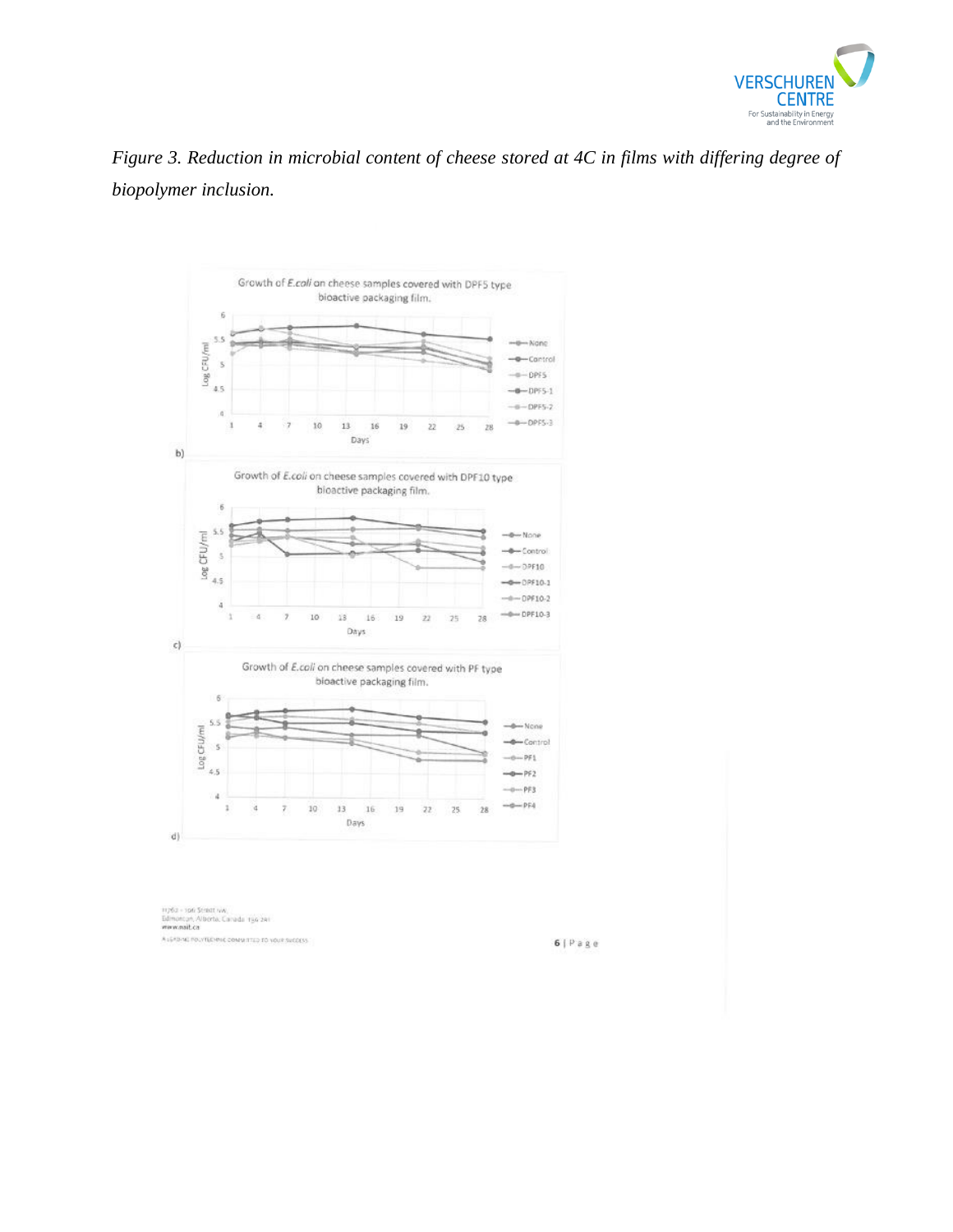

# **Conclusive Remarks**

The focus of the present project was to develop antimicrobial packaging films via extrusion, while simultaneously developing niche application for high-value compounds derived by biovalorization of marine by-products. The present study was successful in developing BPF-PP films without film failure or degradation. The mechanical properties at lower weight percent inclusion were not significantly impacted. Higher weight percent inclusion of the BPF, while having some positive impact such as reduced gas permeability, slightly negatively impacted mechanical properties. One of the major challenges encountered that caused this disruption was due to overlap of the particle size of the biopolymer and the film thickness, creating unevenness and potential particle voids in thin film. It is felt that this can be overcome with further optimization.

In terms of extending shelf life of cheese product, all treated films (BPF-PP) reduced the net growth rate of inoculated strains (E. Coli and Listeria) over a 28-day shelf life trial. Although these films had no direct bactericidal effect, the slightly improved film permeability (reduced gas barrier) did inhibit growth of microbes in storage conditions, thus showing good prospect for extending shelf life of packaged dairy products.

# **Future Directions**

The outcomes for the present study are promising and show potential for incorporation of shell derived biopolymers in polypropylene films, though further optimization is required to achieve the ideal film properties for scaleup to commercial adaptation within our industry partners facility (COPOL). Particularly, to obtain uniform film thickness by achieving smaller particle size of the biopolymer, that is well within the desired film thickness, so as to prevent the melt voids and the resulting loss in mechanical properties. Moreover, the barrier properties are to be tested under different gases including oxygen and carbon dioxide to obtain further information on the barrier properties. The antimicrobial capacity to extend shelf life could be further elucidated at room temperature with different inclusion of a smaller particle size biopolymer providing for quantitative affirmation of the BPF-PP film efficacy in preventing and delaying the onset of microbial growth, and extending shelf life. Primarily, this study has also highlighted the need for developing key experimental viability approaches for testing and comparing antimicrobial efficacy